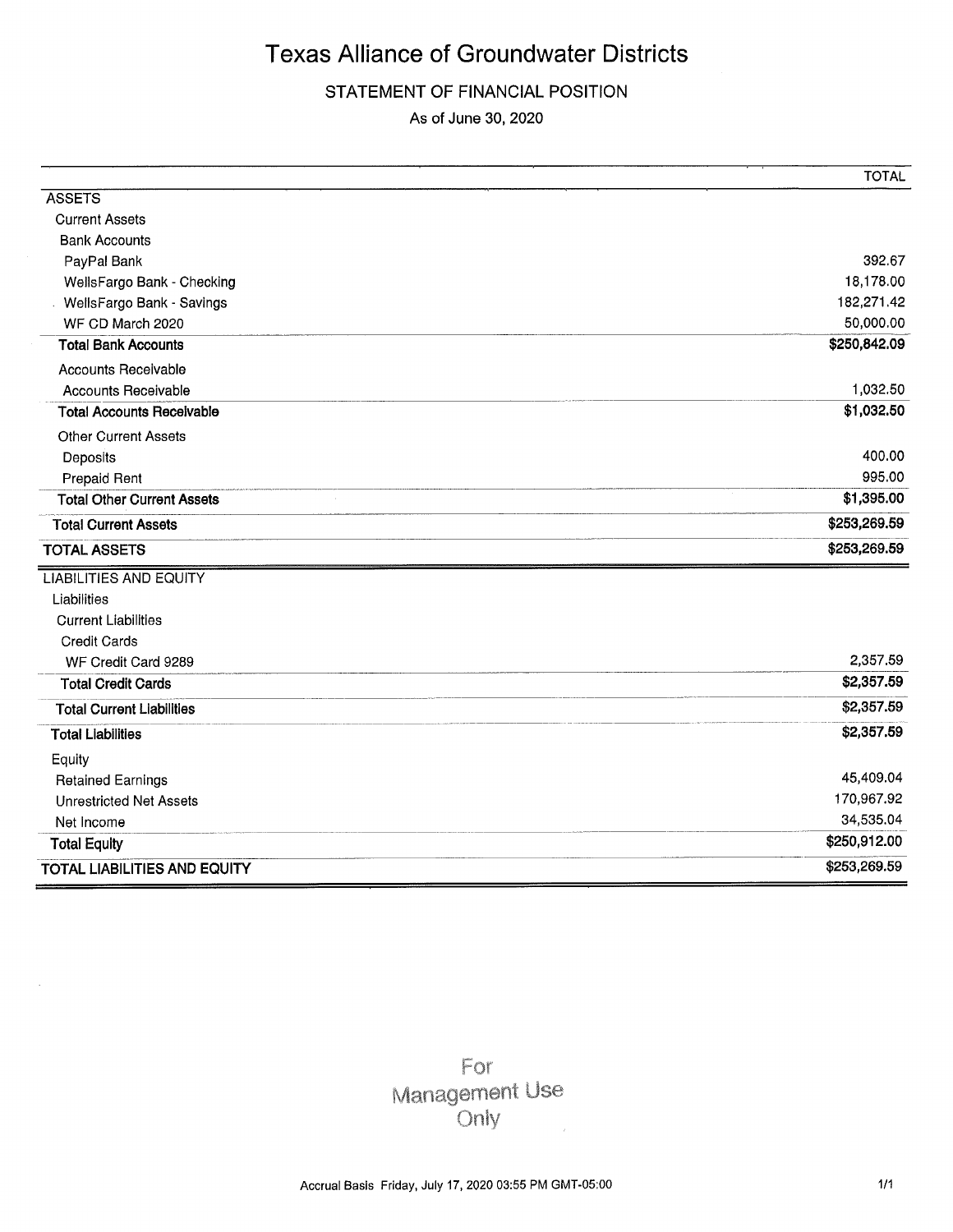### STATEMENT OF ACTIVITY

April - June, 2020

|                                          |                 | <b>TOTAL</b>              |
|------------------------------------------|-----------------|---------------------------|
|                                          | APR - JUN, 2020 | OCT 2019 - JUN 2020 (YTD) |
| Income                                   |                 |                           |
| Interest Income                          | 583.44          | 2,717.30                  |
| Meeting Income                           |                 |                           |
| PFIA Training                            | 6,325.00        | 6,325.00                  |
| Regular Business Meeting Income          |                 | 17,910.00                 |
| <b>Technical Training Income</b>         | 3,250.00        | 3,250.00                  |
| <b>Total Meeting Income</b>              | 9,575.00        | 27,485.00                 |
| <b>Member Dues</b>                       |                 |                           |
| Membership Dues - Associates             | 2,752.50        | 43,367.50                 |
| Membership Dues - Voting                 | 377.50          | 114,982.50                |
| <b>Total Member Dues</b>                 | 3,130.00        | 158,350.00                |
| <b>Total Income</b>                      | \$13,288.44     | \$188,552.30              |
| <b>GROSS PROFIT</b>                      | \$13,288.44     | \$188,552.30              |
| Expenses                                 |                 |                           |
| <b>Meeting Expenses</b>                  |                 |                           |
| <b>Regular Business Meeting Expenses</b> | 266.21          | 3,183.04                  |
| <b>Technical Training Expenses</b>       | 52.20           | 52.20                     |
| <b>Total Meeting Expenses</b>            | 318.41          | 3,235.24                  |
| Office Expense                           |                 |                           |
| Cell Phone                               | 600.00          | 1,735.00                  |
| Clerical Duties, Taxes & Fees            |                 | 51.09                     |
| Furniture and Equipment                  | 1,249.00        | 1,249.00                  |
| Office Phone                             | 235.57          | 363.65                    |
| Postage and PO Box                       |                 | 221.00                    |
| Rent                                     | 2,985.00        | 8,685.00                  |
| Software                                 | 329.04          | 960.46                    |
| Supplies                                 |                 | 583.84                    |
| Website & IT Services                    | 541.62          | 1,738.25                  |
| <b>Total Office Expense</b>              | 5,940.23        | 15,587.29                 |
| Personnel                                |                 |                           |
| <b>Executive Director</b>                |                 |                           |
| Health Insurance Reimburse               | 1,500.00        | 4,500.00                  |
| Payroll Taxes                            | 1,530.00        | 4,590.01                  |
| Retirement                               | 1,200.00        | 3,600.00                  |
| Salaries                                 | 20,000.01       | 60,000.03                 |
| <b>Total Executive Director</b>          | 24,230.01       | 72,690.04                 |
| Health Insurance-Group Plan              | 1,409.87        | 4,116.29                  |

For Management Use Only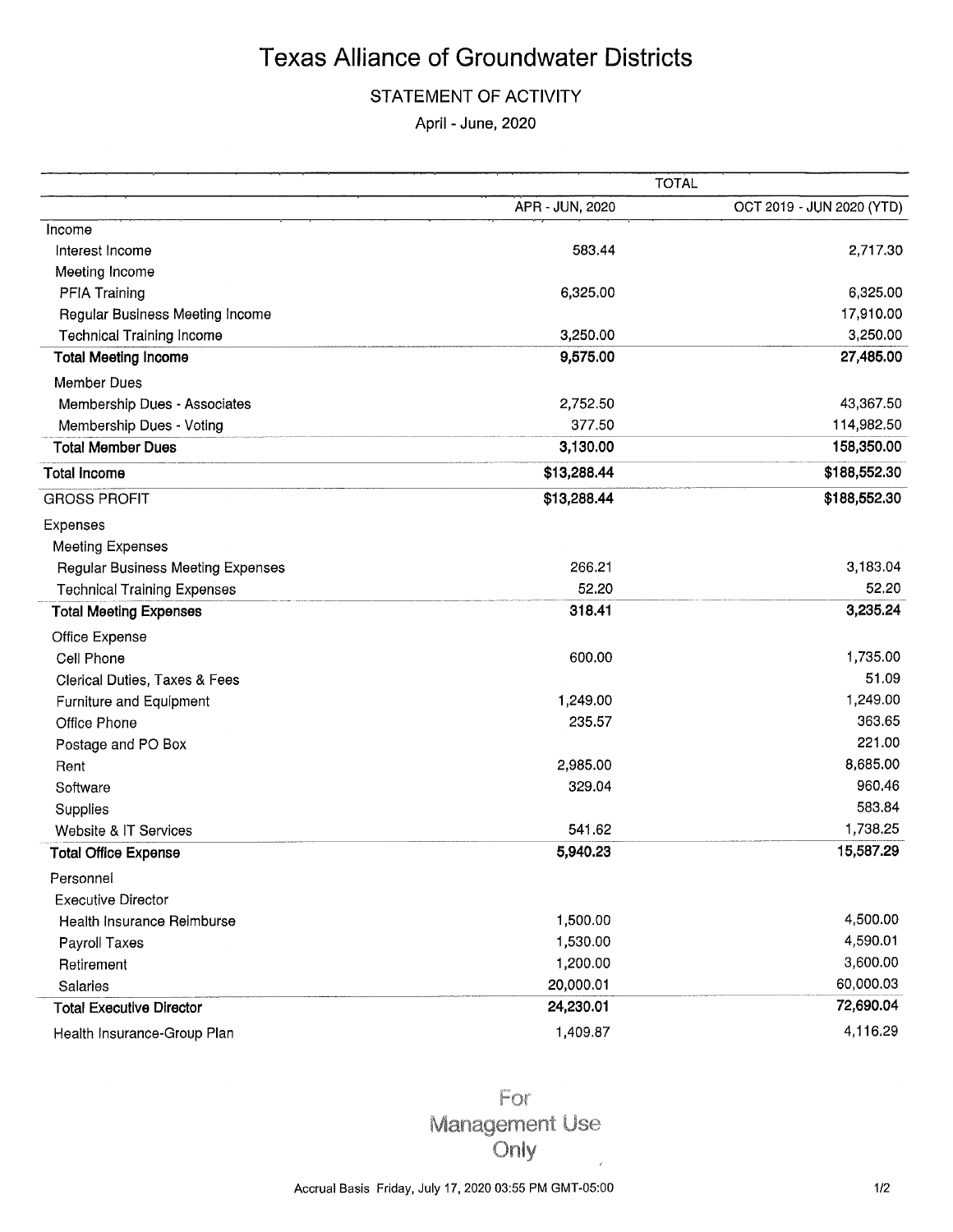### STATEMENT OF ACTIVITY

April - June, 2020

|                                    | <b>TOTAL</b>    |                           |
|------------------------------------|-----------------|---------------------------|
|                                    | APR - JUN, 2020 | OCT 2019 - JUN 2020 (YTD) |
| Staff                              |                 |                           |
| Payroll Taxes                      | 1,071.00        | 3,116.49                  |
| Retirement                         | 840.00          | 1,680.00                  |
| Salaries                           | 14,000.01       | 40,738.48                 |
| <b>Total Staff</b>                 | 15,911.01       | 45,534.97                 |
| <b>Total Personnel</b>             | 41,550.89       | 122,341.30                |
| <b>Professional Services</b>       |                 |                           |
| Audit/Tax Return                   |                 | 2,250.00                  |
| Insurance - Bonds                  | 986.20          | 1,495.20                  |
| Member Management Software         | 180.00          | 540.00                    |
| Payroll/Bookkeeping/Banking        | 1,256.50        | 3,270.98                  |
| Texas Legislative Service          | 429.99          | 1,289.97                  |
| <b>Total Professional Services</b> | 2,852.69        | 8,846.15                  |
| Travel/Confer/Dues/Outreach        |                 |                           |
| <b>Conference Fees</b>             | 150.00          | 600.00                    |
| <b>Member Dues/Registrations</b>   |                 | 125.00                    |
| Outreach                           | 100.00          | 543.66                    |
| Parking                            |                 | 78.00                     |
| <b>Travel and Hotel/Mileage</b>    |                 | 2,660.62                  |
| Total Travel/Confer/Dues/Outreach  | 250.00          | 4,007.28                  |
| <b>Total Expenses</b>              | \$50,912.22     | \$154,017.26              |
| NET OPERATING INCOME               | $$ -37,623.78$  | \$34,535.04               |
| <b>NET INCOME</b>                  | $$ -37,623.78$  | \$34,535.04               |

For Management Use Only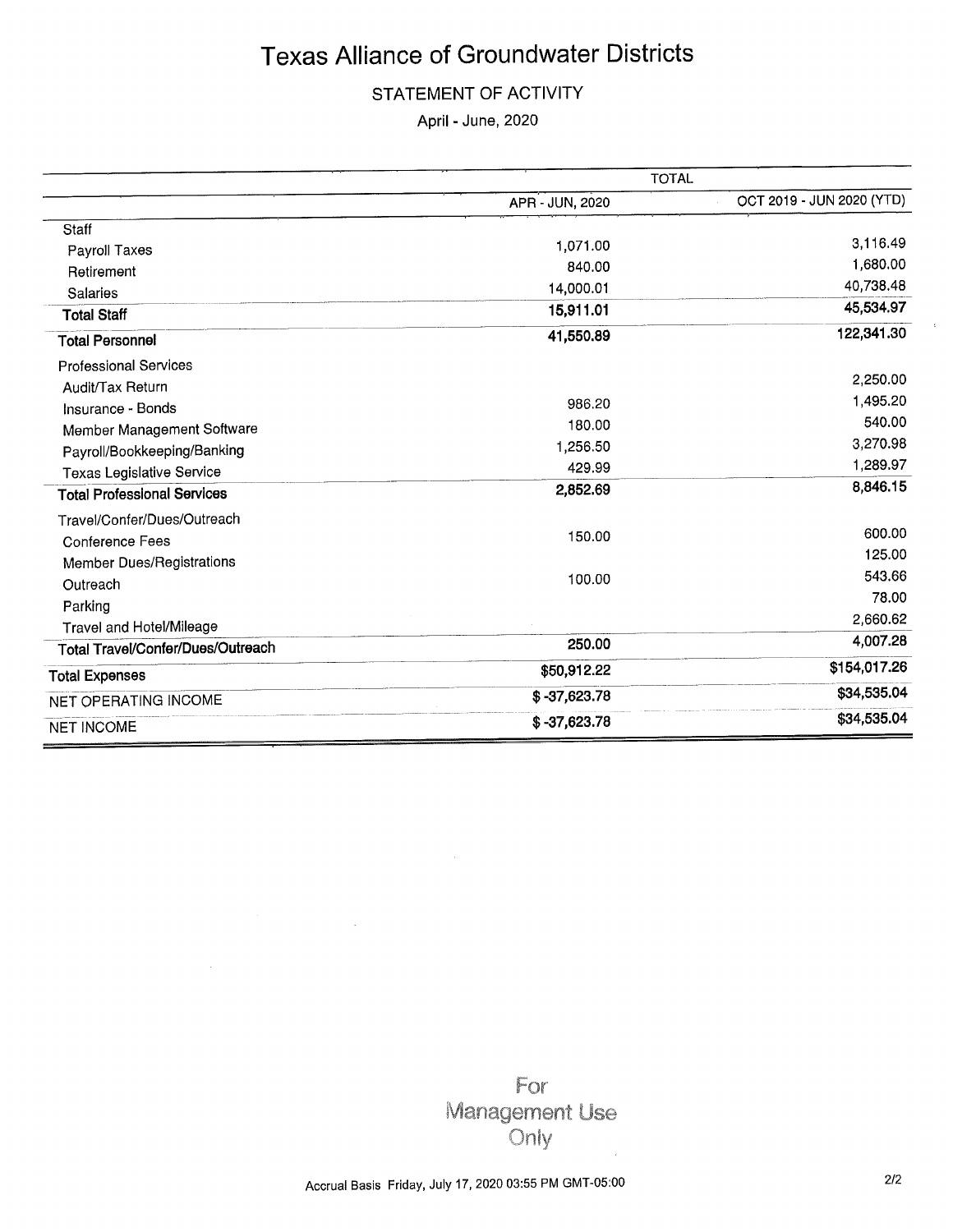### BUDGET VS. ACTUALS: FY20BUDGET - FY20 P&L

October 2019 - September 2020

|                                          |               |               | <b>TOTAL</b>       |             |
|------------------------------------------|---------------|---------------|--------------------|-------------|
|                                          | <b>ACTUAL</b> | <b>BUDGET</b> | <b>OVER BUDGET</b> | % OF BUDGET |
| Income                                   |               |               |                    |             |
| Interest Income                          | 2,798.73      | 1,200.00      | 1,598.73           | 233.23 %    |
| Meeting Income                           |               |               |                    |             |
| <b>PFIA Training</b>                     | 6,325.00      | 3,900.00      | 2,425.00           | 162.18%     |
| Regular Business Meeting Income          | 17,910.00     | 32,000.00     | $-14,090.00$       | 55.97%      |
| <b>Technical Training Income</b>         | 3,250.00      | 9,000.00      | $-5,750.00$        | 36.11 %     |
| <b>Texas Groundwater Summit</b>          |               | 45,000.00     | $-45,000.00$       |             |
| <b>Total Meeting Income</b>              | 27,485.00     | 89,900.00     | $-62,415.00$       | 30.57%      |
| <b>Member Dues</b>                       |               |               |                    |             |
| Membership Dues - Associates             | 43,367.50     | 49,251.00     | $-5,883.50$        | 88.05%      |
| Membership Dues - Voting                 | 114,982.50    | 114,313.00    | 669.50             | 100.59%     |
| <b>Total Member Dues</b>                 | 158,350.00    | 163,564.00    | $-5,214.00$        | 96.81%      |
| <b>Total Income</b>                      | \$188,633.73  | \$254,664.00  | $$ -66,030.27$     | 74.07%      |
| <b>GROSS PROFIT</b>                      | \$188,633.73  | \$254,664.00  | $$ -66,030.27$     | 74.07%      |
| Expenses                                 |               |               |                    |             |
| <b>Meeting Expenses</b>                  |               |               |                    |             |
| <b>Meeting Supplies</b>                  |               | 1,500.00      | $-1,500.00$        |             |
| <b>Regular Business Meeting Expenses</b> | 3,183.04      | 11,000.00     | $-7,816.96$        | 28.94 %     |
| <b>Technical Training Expenses</b>       | 52.20         | 3,030.00      | $-2,977.80$        | 1.72%       |
| <b>Total Meeting Expenses</b>            | 3,235.24      | 15,530.00     | $-12,294.76$       | 20.83%      |
| Office Expense                           |               |               |                    |             |
| Cell Phone                               | 1,735.00      | 2,335.00      | $-600.00$          | 74.30%      |
| Clerical Duties, Taxes & Fees            | 51.09         | 500.00        | $-448.91$          | 10.22%      |
| Furniture and Equipment                  | 1,249.00      | 2,000.00      | $-751.00$          | 62.45%      |
| Office Phone                             | 363.65        | 200.00        | 163.65             | 181.83%     |
| Postage and PO Box                       | 221.00        | 300.00        | $-79.00$           | 73.67%      |
| Rent                                     | 8,685.00      | 12,360.00     | $-3,675.00$        | 70.27%      |
| Software                                 | 960.46        | 1,200.00      | $-239.54$          | 80.04%      |
| Supplies                                 | 585.84        | 1,000.00      | $-414.16$          | 58.58%      |
| Website & IT Services                    | 1,918.79      | 2,500.00      | $-581.21$          | 76.75%      |
| <b>Total Office Expense</b>              | 15,769.83     | 22,395.00     | $-6,625.17$        | 70.42%      |
| Personnel                                |               |               |                    |             |
| <b>Executive Director</b>                |               |               |                    |             |
| Health Insurance Reimburse               | 4,500.00      | 6,000.00      | $-1,500.00$        | 75.00%      |
| Payroll Taxes                            | 4,590.01      | 6,579.00      | $-1,988.99$        | 69.77%      |
| Retirement                               | 3,600.00      | 4,800.00      | $-1,200.00$        | 75.00 %     |
| Salaries                                 | 60,000.03     | 80,000.00     | $-19,999.97$       | 75.00 %     |
| <b>Total Executive Director</b>          | 72,690.04     | 97,379.00     | $-24,688.96$       | 74.65%      |
| Health Insurance-Group Plan              | 4,116.29      | 6,485.00      | $-2,368.71$        | 63.47%      |
| Staff                                    |               |               |                    |             |
| Payroll Taxes                            | 3,116.49      | 5,355.00      | $-2,238.51$        | 58.20%      |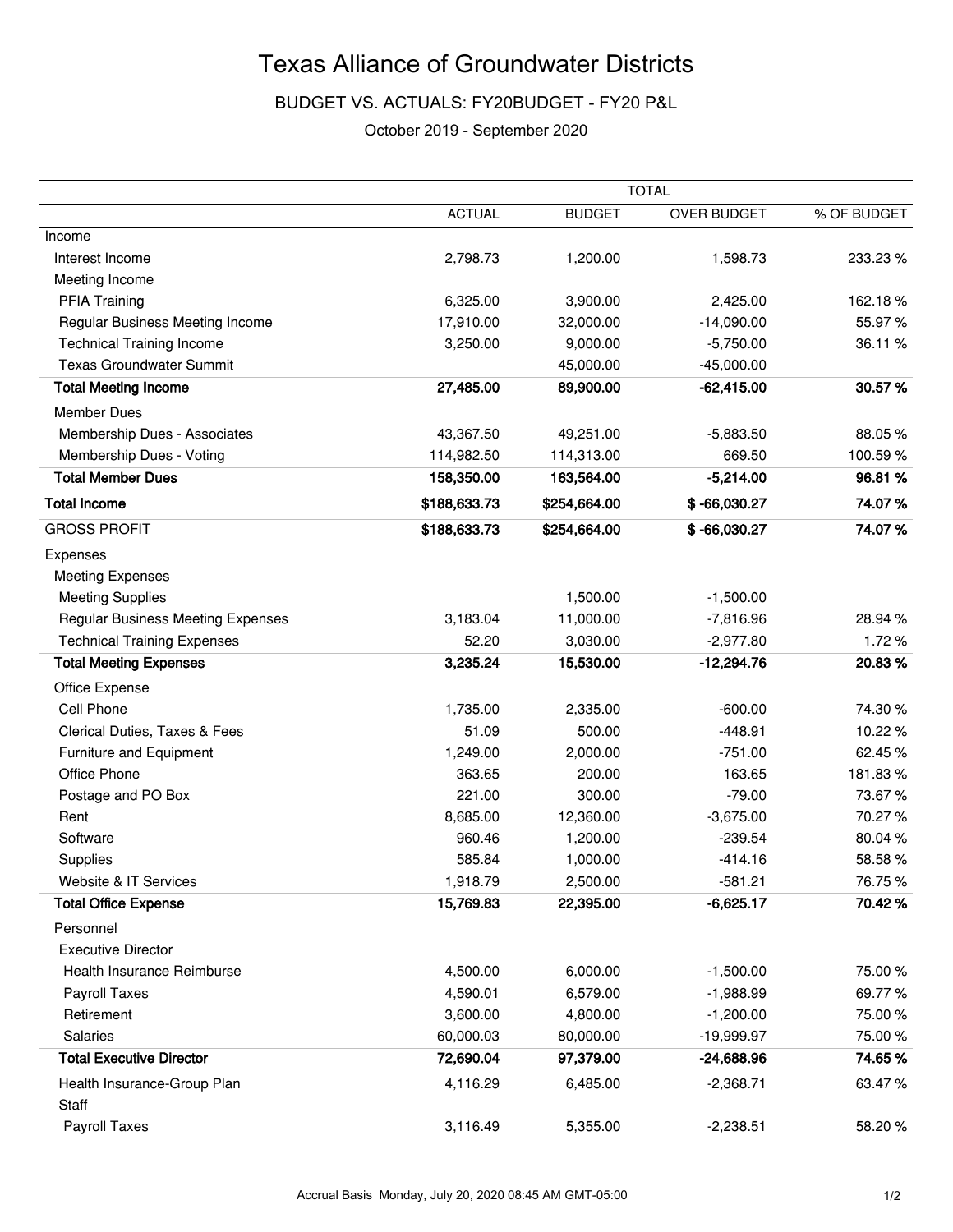### BUDGET VS. ACTUALS: FY20BUDGET - FY20 P&L

October 2019 - September 2020

|                                    |               |               | <b>TOTAL</b>       |             |
|------------------------------------|---------------|---------------|--------------------|-------------|
|                                    | <b>ACTUAL</b> | <b>BUDGET</b> | <b>OVER BUDGET</b> | % OF BUDGET |
| Retirement                         | 1,680.00      | 4.200.00      | $-2,520.00$        | 40.00%      |
| <b>Salaries</b>                    | 40,738.48     | 70,000.00     | $-29,261.52$       | 58.20%      |
| <b>Total Staff</b>                 | 45,534.97     | 79,555.00     | $-34,020.03$       | 57.24 %     |
| <b>Total Personnel</b>             | 122,341.30    | 183,419.00    | $-61,077.70$       | 66.70%      |
| <b>Professional Services</b>       |               |               |                    |             |
| Audit/Tax Return                   | 2,250.00      | 4,500.00      | $-2,250.00$        | 50.00 %     |
| Insurance - Bonds                  | 1,495.20      | 2,500.00      | $-1,004.80$        | 59.81 %     |
| Member Management Software         | 540.00        | 1,296.00      | $-756.00$          | 41.67%      |
| Payroll/Bookkeeping/Banking        | 3,325.35      | 3.000.00      | 325.35             | 110.85%     |
| <b>PFIA Instructor</b>             |               | 2,500.00      | $-2,500.00$        |             |
| <b>Texas Legislative Service</b>   | 1,433.30      | 1,820.00      | $-386.70$          | 78.75%      |
| <b>Total Professional Services</b> | 9,043.85      | 15,616.00     | $-6,572.15$        | 57.91 %     |
| Travel/Confer/Dues/Outreach        |               |               |                    |             |
| <b>Conference Fees</b>             | 600.00        | 3,500.00      | $-2,900.00$        | 17.14 %     |
| <b>Member Dues/Registrations</b>   | 125.00        | 1,000.00      | $-875.00$          | 12.50%      |
| Outreach                           | 543.66        | 2,000.00      | $-1,456.34$        | 27.18%      |
| Parking                            | 78.00         | 500.00        | $-422.00$          | 15.60%      |
| Travel and Hotel/Mileage           | 2,660.62      | 4,500.00      | $-1,839.38$        | 59.12%      |
| Total Travel/Confer/Dues/Outreach  | 4,007.28      | 11,500.00     | $-7,492.72$        | 34.85%      |
| <b>Total Expenses</b>              | \$154,397.50  | \$248,460.00  | $$ -94,062.50$     | 62.14%      |
| <b>NET OPERATING INCOME</b>        | \$34,236.23   | \$6,204.00    | \$28,032.23        | 551.84 %    |
| <b>NET INCOME</b>                  | \$34,236.23   | \$6,204.00    | \$28,032.23        | 551.84 %    |

#### **Note**

Differences between this report and the Statement of Activity ending June 30 are the result of the following July transactions included in this report:

Interest income: Interest payment of \$81.43

Supplies: Purchase of two stock photos \$2.00

Website and IT Services: Payment of Kelly Dodson \$180.54

Payroll/Bookkeeping/Banking: Gusto payroll fee of \$54.37

Texas Legislative Service: July subscription fee of \$143.33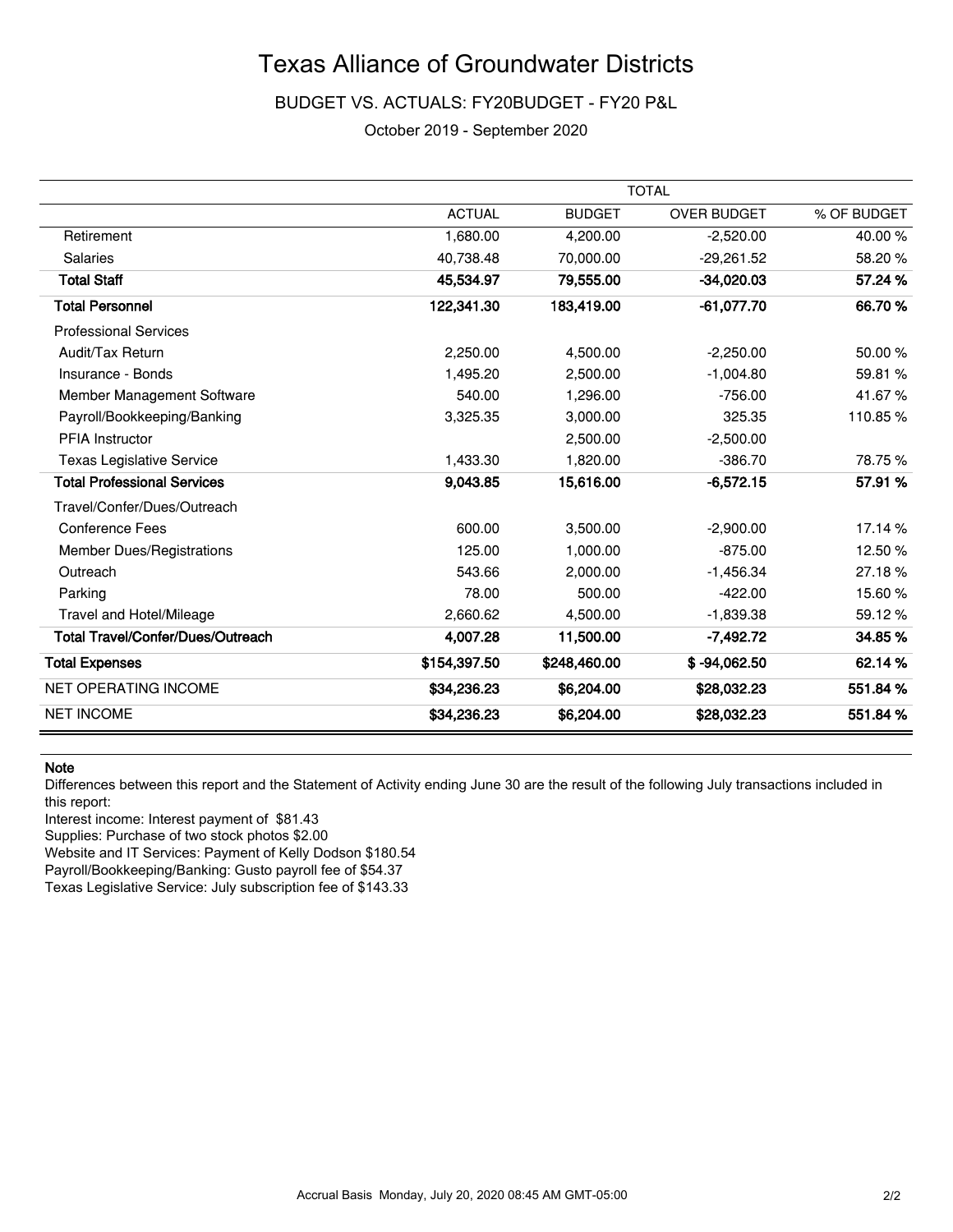## TRANSACTION LIST BY DATE

April - June, 2020

| <b>DATE</b>                    | TRANSACTION NUM<br><b>TYPE</b> |                           | POSTING NAME |                                       | MEMO/DESCRIPTION                                                     | <b>ACCOUNT</b>                             | <b>SPLIT</b>                                             | <b>AMOUNT</b> |
|--------------------------------|--------------------------------|---------------------------|--------------|---------------------------------------|----------------------------------------------------------------------|--------------------------------------------|----------------------------------------------------------|---------------|
| Check                          |                                |                           |              |                                       |                                                                      |                                            |                                                          |               |
| 04/14/2020 Check               |                                | 1997                      | Yes          | Leslie J. (Lee) Anderson,<br>CPA, PC  |                                                                      | WellsFargo Bank<br>- Checking              | Professional<br>Services: Payroll/Bookkeeping/Banking    | $-357.50$     |
| 04/20/2020 Check               |                                | 1998                      | Yes          | Weidner Insurance<br>Company          |                                                                      | - Checking                                 | WellsFargo Bank Professional Services: Insurance - Bonds | $-970.20$     |
| 04/28/2020 Check               |                                | 1999                      | Yes          | Gold Key Real Estate                  |                                                                      | WellsFargo Bank Prepaid Rent<br>- Checking |                                                          | $-995.00$     |
| 05/26/2020 Check               |                                | 2000                      | Yes          | Gold Key Real Estate                  |                                                                      | WellsFargo Bank Prepaid Rent<br>- Checking |                                                          | $-995.00$     |
| 06/09/2020 Check               |                                | 2001                      | Yes          | Pamela Chandler                       |                                                                      | WellsFargo Bank Professional<br>- Checking | Services: Payroll/Bookkeeping/Banking                    | $-412.50$     |
| 06/15/2020 Check               |                                | 2002                      | Yes          | Leslie J. (Lee) Anderson,<br>CPA, PC  |                                                                      | WellsFargo Bank Professional<br>- Checking | Services: Payroll/Bookkeeping/Banking                    | $-75.00$      |
| 06/23/2020 Check               |                                | 2003                      | Yes          | Farmers Insurance                     |                                                                      | - Checking                                 | WellsFargo Bank Professional Services: Insurance - Bonds | $-16.00$      |
| 06/30/2020 Check               |                                | 2004                      | Yes          | Gold Key Real Estate                  |                                                                      | WellsFargo Bank Prepaid Rent<br>- Checking |                                                          | $-995.00$     |
| <b>Total for Check</b>         |                                |                           |              |                                       |                                                                      |                                            |                                                          | $$ -$         |
| Invoice                        |                                |                           |              |                                       |                                                                      |                                            |                                                          | 4,816.20      |
| 04/06/2020 Invoice             |                                | 14-102797                 | Yes          | <b>Environmental Defense</b><br>Fund  |                                                                      | Accounts<br>Receivable                     | Member Dues: Membership Dues -<br>Associates             | 1,030.00      |
| 04/20/2020 Invoice             |                                | 14-102809                 | Yes          | <b>Terrell County GCD</b><br>(Voting) |                                                                      | Accounts<br>Receivable                     | Member Dues: Membership Dues - Voting                    | 377.50        |
| 06/04/2020 Invoice             |                                | 14-102845                 | Yes          | Nestle Waters North<br>America        |                                                                      | Accounts<br>Receivable                     | Member Dues: Membership Dues -<br>Associates             | 1,032.50      |
| <b>Total for Invoice</b>       |                                |                           |              |                                       |                                                                      |                                            |                                                          | \$2,440.00    |
| Payment                        |                                |                           |              |                                       |                                                                      |                                            |                                                          |               |
| 04/14/2020 Payment             |                                | 01341                     | Yes          | <b>Environmental Defense</b><br>Fund  |                                                                      | Undeposited<br>Funds                       | Accounts Receivable                                      | 1,030.00      |
| 04/23/2020 Payment             |                                | 01192                     | Yes          | Wellntl (Associate)                   |                                                                      | Undeposited<br>Funds                       | Accounts Receivable                                      | 687.50        |
| 05/21/2020 Payment             |                                | 137                       | Yes          | <b>Terrell County GCD</b><br>(Voting) |                                                                      | Undeposited<br>Funds                       | <b>Accounts Receivable</b>                               | 377.50        |
| <b>Total for Payment</b>       |                                |                           |              |                                       |                                                                      |                                            |                                                          | \$2,095.00    |
| Journal Entry                  |                                |                           |              |                                       |                                                                      |                                            |                                                          |               |
|                                | 04/01/2020 Journal Entry       | April rent                | Yes          |                                       |                                                                      |                                            | -Split-                                                  |               |
|                                | 05/31/2020 Journal Entry       | Reclass May 2020 rent     | Yes          |                                       |                                                                      |                                            | -Split-                                                  |               |
|                                | 06/30/2020 Journal Entry       | Reclass June 2020 ren Yes |              |                                       |                                                                      |                                            | -Split-                                                  |               |
| <b>Total for Journal Entry</b> |                                |                           |              |                                       |                                                                      |                                            |                                                          |               |
| Transfer                       |                                |                           |              |                                       |                                                                      |                                            |                                                          |               |
| 04/02/2020 Transfer            |                                |                           | Yes          |                                       | WF CC9289 Payment                                                    | - Checking                                 | WellsFargo Bank WF Credit Card 9289                      | $-1,114.00$   |
| 04/24/2020 Transfer            |                                |                           | Yes          |                                       | Bank Account Transfer (PayPal Transaction ID #<br>37G12917F9276284T) | PayPal Bank                                | WellsFargo Bank - Checking                               | $-4,900.00$   |
| 05/01/2020 Transfer            |                                |                           | Yes          |                                       | WF CC9289 Payment                                                    | - Checking                                 | WellsFargo Bank WF Credit Card 9289                      | $-857.20$     |
| 05/14/2020 Transfer            |                                |                           | Yes          |                                       | Bank Account Transfer (PayPal Transaction ID #<br>90L827383M791970Y) | PayPal Bank                                | WellsFargo Bank - Checking                               | $-2,000.00$   |
| 05/14/2020 Transfer            |                                |                           | Yes          |                                       |                                                                      | - Savings                                  | WellsFargo Bank WellsFargo Bank - Checking               | $-15,000.00$  |
| 05/27/2020 Transfer            |                                |                           | Yes          |                                       | Bank Account Transfer (PayPal Transaction ID #<br>8E5054920R5572542) | PayPal Bank                                | WellsFargo Bank - Checking                               | $-1,900.00$   |
| 06/02/2020 Transfer            |                                |                           | Yes          |                                       |                                                                      | - Checking                                 | WellsFargo Bank WF Credit Card 9289                      | $-520.19$     |
| 06/22/2020 Transfer            |                                |                           | Yes          |                                       |                                                                      |                                            | WellsFargo Bank WellsFargo Bank - Checking               | $-20,000.00$  |

- Savings

#### **Total for Transfer \$ -**

**46,291.39**

| Deposit            |     |                                      |                                                                                           |                                               |                                                               |          |
|--------------------|-----|--------------------------------------|-------------------------------------------------------------------------------------------|-----------------------------------------------|---------------------------------------------------------------|----------|
| 04/03/2020 Deposit | Yes |                                      |                                                                                           | WellsFargo Bank Interest Income<br>- Checking |                                                               | 84.15    |
| 04/14/2020 Deposit | Yes | <b>Environmental Defense</b><br>Fund |                                                                                           | PayPal Bank                                   | <b>Undeposited Funds</b>                                      | 1,030.00 |
| 04/23/2020 Deposit | Yes | Wellntl (Associate)                  |                                                                                           | PayPal Bank                                   | <b>Undeposited Funds</b>                                      | 687.50   |
| 04/27/2020 Deposit | Yes | PayPal                               | Fee Reversal for PayPal Transaction (Reference:<br>PayPal Transaction #7HM99561HF0587359) | PayPal Bank                                   | Meeting Expenses: Regular Business<br><b>Meeting Expenses</b> | 3.85     |
| 04/28/2020 Deposit | Yes |                                      |                                                                                           | WellsFargo Bank -Split-<br>- Checking         |                                                               | 1,000.00 |
| 04/30/2020 Deposit | Yes |                                      |                                                                                           | WellsFargo Bank Interest Income<br>- Savings  |                                                               | 205.14   |
| 05/01/2020 Deposit | Yes |                                      |                                                                                           | WellsFargo Bank Interest Income<br>- Checking |                                                               | 81.43    |
| 05/19/2020 Deposit | Yes | PayPal                               | Fee Reversal for PayPal Transaction (Reference:<br>PayPal Transaction #8D449831SW595353A) | PayPal Bank                                   | Meeting Expenses: Regular Business<br><b>Meeting Expenses</b> | 2.75     |
| 05/21/2020 Deposit | Yes |                                      |                                                                                           | WellsFargo Bank -Split-<br>- Checking         |                                                               | 1,127.50 |
| 05/31/2020 Deposit | Yes |                                      |                                                                                           | WellsFargo Bank Interest Income<br>- Savings  |                                                               | 67.28    |
| 06/03/2020 Deposit | Yes |                                      |                                                                                           | WellsFargo Bank Interest Income               |                                                               | 84.15    |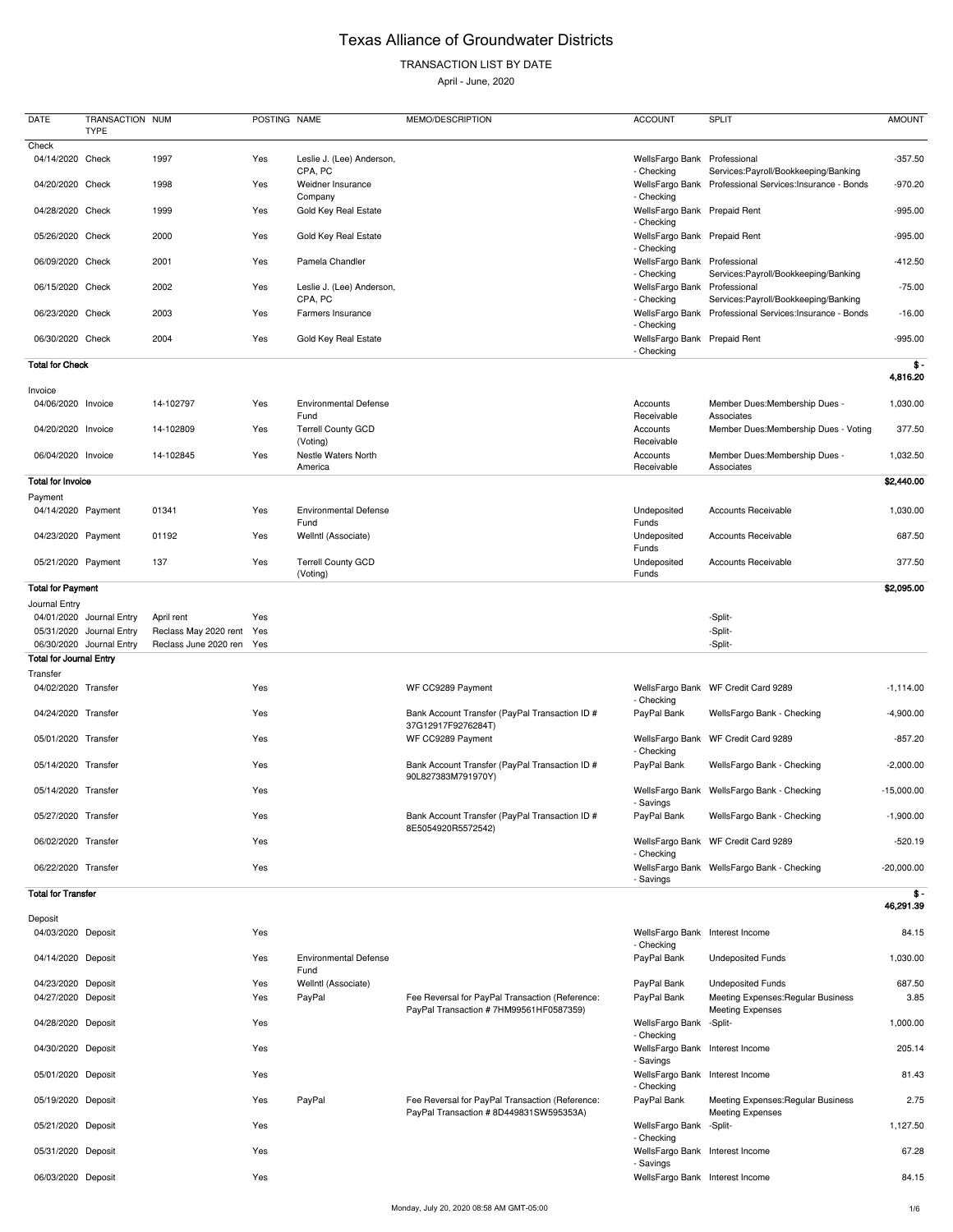## TRANSACTION LIST BY DATE

| <b>DATE</b>              | TRANSACTION NUM<br><b>TYPE</b>     |           | POSTING NAME |                                            | MEMO/DESCRIPTION                                                                          | <b>ACCOUNT</b>                              | <b>SPLIT</b>                                                  | <b>AMOUNT</b> |
|--------------------------|------------------------------------|-----------|--------------|--------------------------------------------|-------------------------------------------------------------------------------------------|---------------------------------------------|---------------------------------------------------------------|---------------|
| 06/09/2020 Deposit       |                                    |           | Yes          |                                            |                                                                                           | - Checking<br>WellsFargo Bank<br>- Checking | -Split-                                                       | 865.00        |
| 06/17/2020 Deposit       |                                    |           | Yes          | PayPal                                     | Fee Reversal for PayPal Transaction (Reference:<br>PayPal Transaction #5W821399VF831740X) | PayPal Bank                                 | Meeting Expenses: Regular Business<br><b>Meeting Expenses</b> | 3.85          |
| 06/30/2020 Deposit       |                                    |           | Yes          |                                            |                                                                                           | WellsFargo Bank<br>- Savings                | Interest Income                                               | 61.29         |
| <b>Total for Deposit</b> |                                    |           |              |                                            |                                                                                           |                                             |                                                               | \$5,303.89    |
| <b>Sales Receipt</b>     | 04/03/2020 Sales Receipt 14-102792 |           | Yes          | <b>Richard Aaron</b>                       | Money Received (Reference: PayPal Transaction #<br>78677777YC912921P)                     | PayPal Bank                                 | Meeting Income: Technical Training<br>Income                  | 250.00        |
|                          | 04/03/2020 Sales Receipt           | 14-102793 | Yes          | Janet Adams                                | Money Received (Reference: PayPal Transaction #<br>4NJ72995DG8310621)                     | PayPal Bank                                 | Meeting Income: Technical Training<br>Income                  | 250.00        |
|                          | 04/13/2020 Sales Receipt           | 14-102798 | Yes          | Amber Blount                               | Money Received (Reference: PayPal Transaction #<br>82W13415KD305563R)                     | PayPal Bank                                 | Meeting Income: Technical Training<br>Income                  | 250.00        |
|                          | 04/13/2020 Sales Receipt           | 14-102799 | Yes          | <b>GENE WILLIAMS</b>                       | Money Received (Reference: PayPal Transaction #<br>3RH84784L5827994L)                     | PayPal Bank                                 | Meeting Income: Technical Training<br>Income                  | 250.00        |
|                          | 04/13/2020 Sales Receipt           | 14-102800 | Yes          | Lori Barnes                                | Money Received (Reference: PayPal Transaction #<br>1FP49923P97072733)                     | PayPal Bank                                 | Meeting Income: Technical Training<br>Income                  | 250.00        |
|                          | 04/13/2020 Sales Receipt           | 14-102801 | Yes          | Shannon DeLong                             | Money Received (Reference: PayPal Transaction #<br>6FK0195093360312A)                     | PayPal Bank                                 | Meeting Income: Technical Training<br>Income                  | 250.00        |
|                          | 04/15/2020 Sales Receipt           | 14-102803 | Yes          | Janet Guthrie 1                            | Money Received (Reference: PayPal Transaction #<br>77T73031B32835100)                     | PayPal Bank                                 | Meeting Income: Technical Training<br>Income                  | 250.00        |
|                          | 04/17/2020 Sales Receipt           | 14-102804 | Yes          | Debbie Farmer                              | Money Received (Reference: PayPal Transaction #<br>8HH36962CK550402D)                     | PayPal Bank                                 | Meeting Income: PFIA Training                                 | 175.00        |
|                          | 04/18/2020 Sales Receipt           | 14-102805 | Yes          | Alan Day                                   | Money Received (Reference: PayPal Transaction #<br>4NM03586A2945350D)                     | PayPal Bank                                 | Meeting Income: PFIA Training                                 | 125.00        |
|                          | 04/20/2020 Sales Receipt           | 14-102806 | Yes          | <b>Richard Aaron</b>                       | Money Received (Reference: PayPal Transaction #<br>2YE08489NA363874H)                     | PayPal Bank                                 | Meeting Income: PFIA Training                                 | 250.00        |
|                          | 04/20/2020 Sales Receipt 14-102807 |           | Yes          | Diana Thomas                               | Money Received (Reference: PayPal Transaction #<br>6T393779KT962034P)                     | PayPal Bank                                 | Meeting Income: PFIA Training                                 | 125.00        |
|                          | 04/20/2020 Sales Receipt 14-102808 |           | Yes          | <b>GENE WILLIAMS</b>                       | Money Received (Reference: PayPal Transaction #<br>2BS684561D7802908)                     | PayPal Bank                                 | Meeting Income: PFIA Training                                 | 125.00        |
|                          | 04/23/2020 Sales Receipt           | 14-102810 | Yes          | Andy Garza                                 | Money Received (Reference: PayPal Transaction #<br>4NY711148V108103M)                     | PayPal Bank                                 | Meeting Income: Technical Training<br>Income                  | 250.00        |
| 04/23/2020               | Sales Receipt                      | 14-102812 | Yes          | Lana Tolleson                              | Money Received (Reference: PayPal Transaction #<br>6VX82374G54436230)                     | PayPal Bank                                 | Meeting Income: PFIA Training                                 | 175.00        |
|                          | 04/27/2020 Sales Receipt 14-102813 |           | Yes          | Jacob Hernandez                            | Money Received (Reference: PayPal Transaction #<br>3PE87881XA640342M)                     | PayPal Bank                                 | Meeting Income: PFIA Training                                 | 250.00        |
|                          | 04/27/2020 Sales Receipt 14-102814 |           | Yes          | Kimble Co Groundwater                      | Money Received (Reference: PayPal Transaction #<br>5VW93767HX9460821)                     | PayPal Bank                                 | Meeting Income: PFIA Training                                 | 350.00        |
|                          | 04/28/2020 Sales Receipt           | 14-102829 | Yes          | Brazoria Co. GCD<br>(VOTING)               |                                                                                           | Undeposited<br>Funds                        | Meeting Income: Technical Training<br>Income                  | 500.00        |
|                          | 04/28/2020 Sales Receipt           | 14-102830 | Yes          | Fayette County GCD<br>(Voting)             |                                                                                           | Undeposited<br>Funds                        | Meeting Income: Technical Training<br>Income                  | 250.00        |
|                          | 04/28/2020 Sales Receipt           | 14-102831 | Yes          | Upper Trinity GCD -<br>(Voting)            |                                                                                           | Undeposited<br>Funds                        | Meeting Income: Technical Training<br>Income                  | 250.00        |
|                          | 04/29/2020 Sales Receipt           | 14-102816 | Yes          | Janet Adams                                | Money Received (Reference: PayPal Transaction #<br>92P386990P037945L)                     | PayPal Bank                                 | Meeting Income: PFIA Training                                 | 125.00        |
|                          | 04/29/2020 Sales Receipt 14-102817 |           | Yes          | Jacob Hernandez                            | Money Received (Reference: PayPal Transaction #<br>0CX90130JA016234V)                     | PayPal Bank                                 | Meeting Income: Technical Training<br>Income                  | 250.00        |
|                          | 04/30/2020 Sales Receipt           | 14-102818 | Yes          | David Bailey                               | Money Received (Reference: PayPal Transaction #<br>7UM38701AW452390B)                     | PayPal Bank                                 | Meeting Income: PFIA Training                                 | 125.00        |
| 04/30/2020               | <b>Sales Receipt</b>               | 14-102819 | Yes          | John Martin                                | Money Received (Reference: PayPal Transaction #<br>5U2240736F976320F)                     | PayPal Bank                                 | Meeting Income: PFIA Training                                 | 125.00        |
|                          | 05/01/2020 Sales Receipt           | 14-102820 | Yes          | <b>BRUSH COUNTRY</b><br><b>GROUNDWATER</b> | Money Received (Reference: PayPal Transaction #<br>03X23180SN8962229)                     | PayPal Bank                                 | Meeting Income: PFIA Training                                 | 125.00        |
|                          | 05/01/2020 Sales Receipt           | 14-102821 | Yes          | James Lynn Smith                           | Money Received (Reference: PayPal Transaction #<br>6NF620845J9573500)                     | PayPal Bank                                 | Meeting Income: PFIA Training                                 | 125.00        |
|                          | 05/01/2020 Sales Receipt           | 14-102822 | Yes          | Mike McGuire                               | Money Received (Reference: PayPal Transaction #<br>2K369088K6357515B)                     | PayPal Bank                                 | Meeting Income: PFIA Training                                 | 175.00        |
|                          | 05/04/2020 Sales Receipt           | 14-102823 | Yes          | Donna Springer                             | Money Received (Reference: PayPal Transaction #<br>9PW68714FT190410C)                     | PayPal Bank                                 | Meeting Income: PFIA Training                                 | 175.00        |
|                          | 05/05/2020 Sales Receipt           | 14-102824 | Yes          | <b>Bobby Marlow</b>                        | Money Received (Reference: PayPal Transaction #<br>0LH03226BW0546715)                     | PayPal Bank                                 | Meeting Income: PFIA Training                                 | 175.00        |
|                          | 05/06/2020 Sales Receipt 14-102825 |           | Yes          | Tina Ashley                                | Money Received (Reference: PayPal Transaction #<br>64731491DN326835B)                     | PayPal Bank                                 | Meeting Income: PFIA Training                                 | 250.00        |
|                          | 05/07/2020 Sales Receipt 14-102826 |           | Yes          | Greg Perrin                                | Money Received (Reference: PayPal Transaction #<br>5TD72262LD720225W)                     | PayPal Bank                                 | Meeting Income: PFIA Training                                 | 125.00        |
|                          | 05/07/2020 Sales Receipt           | 14-102827 | Yes          | <b>Mid Trinity Groundwater</b>             | Money Received (Reference: PayPal Transaction #<br>4MF62262DF637552B)                     | PayPal Bank                                 | Meeting Income: PFIA Training                                 | 125.00        |
|                          | 05/13/2020 Sales Receipt           | 14-102828 | Yes          | John Worrall                               | Money Received (Reference: PayPal Transaction #<br>4UT684346U998753S)                     | PayPal Bank                                 | Meeting Income: PFIA Training                                 | 175.00        |
|                          | 05/14/2020 Sales Receipt           | 14-102832 | Yes          | kodi sawin                                 | Money Received (Reference: PayPal Transaction #<br>43Y56625EW326123G)                     | PayPal Bank                                 | Meeting Income: PFIA Training                                 | 175.00        |
|                          | 05/14/2020 Sales Receipt           | 14-102833 | Yes          | Lynda Helmers                              | Money Received (Reference: PayPal Transaction #<br>6GJ89443JP732411P)                     | PayPal Bank                                 | Meeting Income: PFIA Training                                 | 350.00        |
|                          | 05/15/2020 Sales Receipt 14-102834 |           | Yes          | <b>Tim Andruss</b>                         | Money Received (Reference: PayPal Transaction #<br>1TJ35608R9963161M)                     | PayPal Bank                                 | Meeting Income: PFIA Training                                 | 225.00        |
|                          | 05/15/2020 Sales Receipt           | 14-102835 | Yes          | <b>Tim Andruss</b>                         | Money Received (Reference: PayPal Transaction #<br>6VC3292200344510U)                     | PayPal Bank                                 | Meeting Income: PFIA Training                                 | 225.00        |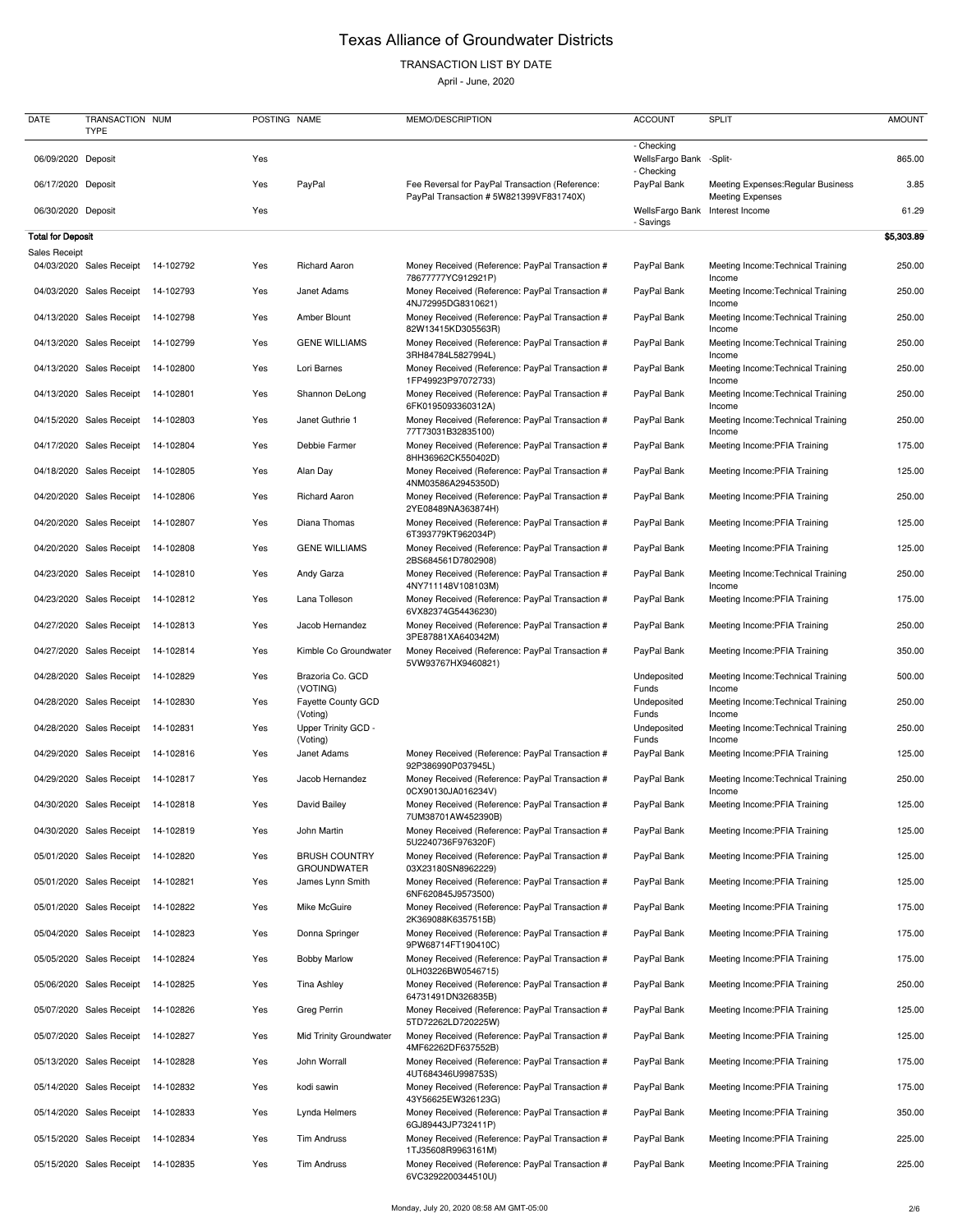### TRANSACTION LIST BY DATE

| DATE                           | TRANSACTION NUM<br><b>TYPE</b> |                       | POSTING NAME |                                            | MEMO/DESCRIPTION                                                                  | <b>ACCOUNT</b>                | <b>SPLIT</b>                                                                  | <b>AMOUNT</b> |
|--------------------------------|--------------------------------|-----------------------|--------------|--------------------------------------------|-----------------------------------------------------------------------------------|-------------------------------|-------------------------------------------------------------------------------|---------------|
|                                | 05/15/2020 Sales Receipt       | 14-102836             | Yes          | <b>Bluebonnet GCD (Voting)</b>             | Money Received (Reference: PayPal Transaction #<br>8C5240892V977491H)             | PayPal Bank                   | Meeting Income: PFIA Training                                                 | 125.00        |
|                                | 05/18/2020 Sales Receipt       | 14-102837             | Yes          | Meredith Allen                             | Money Received (Reference: PayPal Transaction #<br>1CR56192M5577615Y)             | PayPal Bank                   | Meeting Income: PFIA Training                                                 | 125.00        |
|                                | 05/19/2020 Sales Receipt       | 14-102838             | Yes          | David Caldwell                             | Money Received (Reference: PayPal Transaction #<br>97511417P32636529)             | PayPal Bank                   | Meeting Income: PFIA Training                                                 | 125.00        |
|                                | 05/19/2020 Sales Receipt       | 14-102839             | Yes          | <b>Bob Patterson</b>                       | Money Received (Reference: PayPal Transaction #<br>2J867742N6976132T)             | PayPal Bank                   | Meeting Income: PFIA Training                                                 | 125.00        |
|                                | 05/20/2020 Sales Receipt       | 14-102841             | Yes          | Barbara Smith                              | Money Received (Reference: PayPal Transaction #<br>8R9385036V9706733)             | PayPal Bank                   | Meeting Income: PFIA Training                                                 | 350.00        |
|                                | 05/21/2020 Sales Receipt       | 14-102846             | Yes          | Bandera Co. River<br>Authority GD (Voting) |                                                                                   | Undeposited<br>Funds          | Meeting Income: PFIA Training                                                 | 375.00        |
|                                | 05/21/2020 Sales Receipt       | 14-102847             | Yes          | Prairielands GCD (Voting)                  |                                                                                   | Undeposited                   | Meeting Income: PFIA Training                                                 | 125.00        |
|                                | 05/21/2020 Sales Receipt       | 14-102848             | Yes          | Prairielands GCD (Voting)                  |                                                                                   | Funds<br>Undeposited          | Meeting Income: PFIA Training                                                 | 125.00        |
|                                | 05/21/2020 Sales Receipt       | 14-102849             | Yes          | Lone Star GCD (Voting)                     |                                                                                   | Funds<br>Undeposited          | Meeting Income: PFIA Training                                                 | 125.00        |
|                                | 05/26/2020 Sales Receipt       | 14-102842             | Yes          | Lost Pines GCD                             | Money Received (Reference: PayPal Transaction #                                   | Funds<br>PayPal Bank          | Meeting Income: PFIA Training                                                 | 350.00        |
|                                | 05/26/2020 Sales Receipt       | 14-102843             | Yes          | George Wissmann                            | 3EU04432TK1946320)<br>Money Received (Reference: PayPal Transaction #             | PayPal Bank                   | Meeting Income: PFIA Training                                                 | 125.00        |
|                                | 05/27/2020 Sales Receipt       | 14-102844             | Yes          | Genell Hobbs                               | 19C79325X31547059)<br>Money Received (Reference: PayPal Transaction #             | PayPal Bank                   | Meeting Income: PFIA Training                                                 | 175.00        |
|                                | 06/09/2020 Sales Receipt       | 14-102851             | Yes          | Fancher Legal, PLLC                        | 3FL598949X722794J)                                                                | Undeposited                   | Member Dues: Membership Dues -                                                | 690.00        |
|                                | 06/09/2020 Sales Receipt       | 14-102852             | Yes          | (Associate)<br>Hays Trinity GCD (Voting)   |                                                                                   | Funds<br>Undeposited          | Associates<br>Meeting Income: PFIA Training                                   | 175.00        |
| <b>Total for Sales Receipt</b> |                                |                       |              |                                            |                                                                                   | Funds                         |                                                                               | \$10,740.00   |
| Refund<br>04/27/2020 Refund    |                                | 14-102815             | Yes          | Kimble Co Groundwater                      | Refund (Reference: PayPal Transaction #                                           | PayPal Bank                   | Meeting Income: PFIA Training                                                 | $-175.00$     |
| 05/19/2020 Refund              |                                | 14-102840             | Yes          | Jacob Hernandez                            | 7HM99561HF0587359)<br>Refund (Reference: PayPal Transaction #                     | PayPal Bank                   | Meeting Income: PFIA Training                                                 | $-125.00$     |
| 06/17/2020 Refund              |                                | 14-102850             | Yes          | John Worrall                               | 8D449831SW595353A)<br>Refund (Reference: PayPal Transaction #                     | PayPal Bank                   | Meeting Income: PFIA Training                                                 | $-175.00$     |
| <b>Total for Refund</b>        |                                |                       |              |                                            | 5W821399VF831740X)                                                                |                               |                                                                               | $$ -475.00$   |
| Expense<br>04/01/2020 Expense  |                                |                       | Yes          | <b>Texas Legislative Service</b>           |                                                                                   | <b>WF Credit Card</b>         | Professional Services: Texas Legislative                                      | 143.33        |
| 04/02/2020 Expense             |                                |                       | Yes          | Gusto Fee                                  | Gusto Payroll Service Fee                                                         | 9289<br>WellsFargo Bank       | Service<br>Professional                                                       | $-54.37$      |
| 04/03/2020 Expense             |                                | 78677777YC912921P     | Yes          | PayPal                                     | Fee for PayPal Transaction (Reference: PayPal                                     | - Checking<br>PayPal Bank     | Services: Payroll/Bookkeeping/Banking<br>Meeting Expenses: Technical Training | $-5.80$       |
| 04/03/2020 Expense             |                                | 4NJ72995DG8310621     | Yes          | PayPal                                     | Transaction #78677777YC912921P)<br>Fee for PayPal Transaction (Reference: PayPal  | PayPal Bank                   | Expenses<br>Meeting Expenses: Technical Training                              | $-5.80$       |
| 04/04/2020 Expense             |                                | 0XW733048U510854E     | Yes          | dodsonkelly@gmail.com                      | Transaction #4NJ72995DG8310621)<br>Money Paid (Reference: PayPal Transaction #    | PayPal Bank                   | Expenses<br>Office Expense: Website & IT Services                             | $-180.54$     |
| 04/09/2020 Expense             |                                |                       | Yes          | <b>Adobe Creative Cloud</b>                | 38U38769KY884464H)                                                                | <b>WF Credit Card</b>         | Office Expense:Software                                                       | 32.46         |
| 04/13/2020 Expense             |                                | 82W13415KD305563R Yes |              | PayPal                                     | Fee for PayPal Transaction (Reference: PayPal                                     | 9289<br>PayPal Bank           | Meeting Expenses: Technical Training                                          | $-5.80$       |
|                                |                                |                       |              |                                            | Transaction #82W13415KD305563R)                                                   |                               | <b>Expenses</b>                                                               |               |
| 04/13/2020 Expense             |                                | 3RH84784L5827994L     | Yes          | PayPal                                     | Fee for PayPal Transaction (Reference: PayPal<br>Transaction #3RH84784L5827994L)  | PayPal Bank                   | Meeting Expenses: Technical Training<br>Expenses                              | $-5.80$       |
| 04/13/2020 Expense             |                                | 1FP49923P97072733     | Yes          | PayPal                                     | Fee for PayPal Transaction (Reference: PayPal<br>Transaction #1FP49923P97072733)  | PayPal Bank                   | Meeting Expenses: Technical Training<br>Expenses                              | $-5.80$       |
| 04/13/2020 Expense             |                                | 6FK0195093360312A     | Yes          | PayPal                                     | Fee for PayPal Transaction (Reference: PayPal<br>Transaction # 6FK0195093360312A) | PayPal Bank                   | Meeting Expenses: Technical Training<br>Expenses                              | $-5.80$       |
| 04/14/2020 Expense             |                                | 40Y06619KS5512727     | Yes          | PayPal                                     | Fee for PayPal Transaction (Reference: PayPal<br>Transaction #40Y06619KS5512727)  | PayPal Bank                   | Professional<br>Services: Payroll/Bookkeeping/Banking                         | $-22.96$      |
| 04/15/2020 Expense             |                                | 77T73031B32835100     | Yes          | PayPal                                     | Fee for PayPal Transaction (Reference: PayPal<br>Transaction #77T73031B32835100)  | PayPal Bank                   | Meeting Expenses: Technical Training<br>Expenses                              | $-5.80$       |
| 04/17/2020 Expense             |                                | 8HH36962CK550402D     | Yes          | PayPal                                     | Fee for PayPal Transaction (Reference: PayPal<br>Transaction # 8HH36962CK550402D) | PayPal Bank                   | Meeting Expenses: Regular Business<br><b>Meeting Expenses</b>                 | $-4.15$       |
| 04/17/2020 Expense             |                                |                       | Yes          | Vimeo.com                                  | Subscription                                                                      | <b>WF Credit Card</b><br>9289 | Office Expense:Software                                                       | 12.99         |
| 04/18/2020 Expense             |                                | 4NM03586A2945350D     | Yes          | PayPal                                     | Fee for PayPal Transaction (Reference: PayPal<br>Transaction #4NM03586A2945350D)  | PayPal Bank                   | Meeting Expenses: Regular Business<br><b>Meeting Expenses</b>                 | $-3.05$       |
| 04/18/2020 Expense             |                                |                       | Yes          | Google                                     |                                                                                   | <b>WF Credit Card</b><br>9289 | Office Expense:Software                                                       | 2.12          |
| 04/19/2020 Expense             |                                |                       | Yes          | Mailchimp                                  |                                                                                   | <b>WF Credit Card</b><br>9289 | Office Expense:Software                                                       | 59.99         |
| 04/20/2020 Expense             |                                | 2YE08489NA363874H     | Yes          | PayPal                                     | Fee for PayPal Transaction (Reference: PayPal<br>Transaction #2YE08489NA363874H)  | PayPal Bank                   | Meeting Expenses: Regular Business<br><b>Meeting Expenses</b>                 | $-5.80$       |
| 04/20/2020 Expense             |                                | 6T393779KT962034P     | Yes          | PayPal                                     | Fee for PayPal Transaction (Reference: PayPal<br>Transaction # 6T393779KT962034P) | PayPal Bank                   | Meeting Expenses: Regular Business<br><b>Meeting Expenses</b>                 | $-3.05$       |
| 04/20/2020 Expense             |                                | 2BS684561D7802908     | Yes          | PayPal                                     | Fee for PayPal Transaction (Reference: PayPal<br>Transaction # 2BS684561D7802908) | PayPal Bank                   | Meeting Expenses: Regular Business<br><b>Meeting Expenses</b>                 | $-3.05$       |
| 04/20/2020 Expense             |                                |                       | Yes          | Google                                     |                                                                                   | <b>WF Credit Card</b><br>9289 | Office Expense:Software                                                       | 2.12          |

| 04/14/2020 | Expense | 40Y06619KS5512727 | Yes | PayPal    |
|------------|---------|-------------------|-----|-----------|
| 04/15/2020 | Expense | 77T73031B32835100 | Yes | PayPal    |
| 04/17/2020 | Expense | 8HH36962CK550402D | Yes | PayPal    |
| 04/17/2020 | Expense |                   | Yes | Vimeo.cor |
| 04/18/2020 | Expense | 4NM03586A2945350D | Yes | PayPal    |
| 04/18/2020 | Expense |                   | Yes | Google    |
| 04/19/2020 | Expense |                   | Yes | Mailchimp |
| 04/20/2020 | Expense | 2YE08489NA363874H | Yes | PayPal    |
| 04/20/2020 | Expense | 6T393779KT962034P | Yes | PayPal    |
| 04/20/2020 | Expense | 2BS684561D7802908 | Yes | PayPal    |
| 04/20/2020 | Expense |                   | Yes | Google    |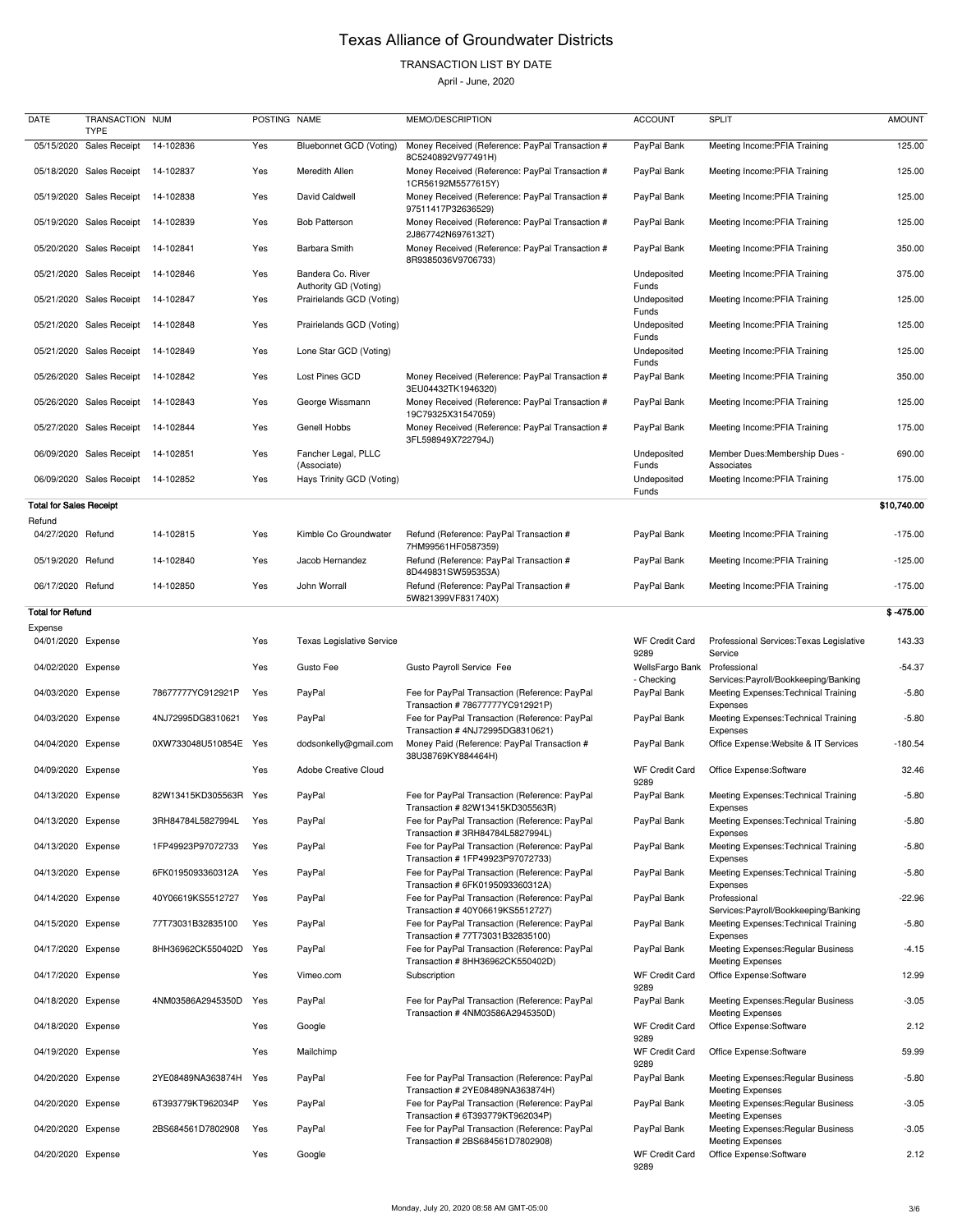## TRANSACTION LIST BY DATE

| <b>DATE</b>        | TRANSACTION NUM<br><b>TYPE</b> |                       | POSTING NAME |                                    | MEMO/DESCRIPTION                                                                                                     | <b>ACCOUNT</b>                        | <b>SPLIT</b>                                                                                    | <b>AMOUNT</b> |
|--------------------|--------------------------------|-----------------------|--------------|------------------------------------|----------------------------------------------------------------------------------------------------------------------|---------------------------------------|-------------------------------------------------------------------------------------------------|---------------|
| 04/22/2020 Expense |                                |                       | Yes          | OOMA, Inc                          |                                                                                                                      | <b>WF Credit Card</b>                 | Office Expense: Office Phone                                                                    | 18.18         |
| 04/23/2020 Expense |                                | 4NY711148V108103M     | Yes          | PayPal                             | Fee for PayPal Transaction (Reference: PayPal                                                                        | 9289<br>PayPal Bank                   | Meeting Expenses: Technical Training                                                            | $-5.80$       |
| 04/23/2020 Expense |                                | 9HG93800WK8265519 Yes |              | PayPal                             | Transaction #4NY711148V108103M)<br>Fee for PayPal Transaction (Reference: PayPal                                     | PayPal Bank                           | Expenses<br>Professional                                                                        | $-15.43$      |
| 04/23/2020 Expense |                                | 6VX82374G54436230     | Yes          | PayPal                             | Transaction #9HG93800WK8265519)<br>Fee for PayPal Transaction (Reference: PayPal<br>Transaction # 6VX82374G54436230) | PayPal Bank                           | Services: Payroll/Bookkeeping/Banking<br>Meeting Expenses: Regular Business                     | $-4.15$       |
| 04/25/2020 Expense |                                |                       | Yes          | Intuit Quickbooks                  |                                                                                                                      | <b>WF Credit Card</b>                 | <b>Meeting Expenses</b><br>Professional                                                         | 70.00         |
| 04/25/2020 Expense |                                |                       | Yes          | Target                             |                                                                                                                      | 9289<br><b>WF Credit Card</b>         | Services: Payroll/Bookkeeping/Banking<br>Travel/Confer/Dues/Outreach:Outreach                   | 100.00        |
| 04/27/2020 Expense |                                | 3PE87881XA640342M     | Yes          | PayPal                             | Fee for PayPal Transaction (Reference: PayPal                                                                        | 9289<br>PayPal Bank                   | Meeting Expenses: Regular Business                                                              | $-5.80$       |
| 04/27/2020 Expense |                                | 5VW93767HX9460821     | Yes          | PayPal                             | Transaction #3PE87881XA640342M)<br>Fee for PayPal Transaction (Reference: PayPal<br>Transaction #5VW93767HX9460821)  | PayPal Bank                           | <b>Meeting Expenses</b><br><b>Meeting Expenses: Regular Business</b><br><b>Meeting Expenses</b> | $-8.00$       |
| 04/27/2020 Expense |                                |                       | Yes          | <b>WF Advisors</b>                 |                                                                                                                      | WellsFargo Bank<br>- Checking         | Personnel:Executive Director:Retirement                                                         | $-400.00$     |
| 04/29/2020 Expense |                                | 92P386990P037945L     | Yes          | PayPal                             | Fee for PayPal Transaction (Reference: PayPal<br>Transaction #92P386990P037945L)                                     | PayPal Bank                           | Meeting Expenses: Regular Business                                                              | $-3.05$       |
| 04/29/2020 Expense |                                | 0CX90130JA016234V     | Yes          | PayPal                             | Fee for PayPal Transaction (Reference: PayPal<br>Transaction # 0CX90130JA016234V)                                    | PayPal Bank                           | <b>Meeting Expenses</b><br>Meeting Expenses: Technical Training<br>Expenses                     | $-5.80$       |
| 04/29/2020 Expense |                                |                       | Yes          | <b>Wild Apricot</b>                |                                                                                                                      | <b>WF Credit Card</b><br>9289         | Professional Services: Member<br><b>Management Software</b>                                     | 60.00         |
| 04/29/2020 Expense |                                |                       | Yes          | <b>Gusto Payroll</b>               |                                                                                                                      | WellsFargo Bank<br>- Checking         | -Split-                                                                                         | $-9,290.93$   |
| 04/29/2020 Expense |                                |                       | Yes          | <b>Gusto Taxes</b>                 |                                                                                                                      | WellsFargo Bank -Split-<br>- Checking |                                                                                                 | $-2,909.41$   |
| 04/29/2020 Expense |                                |                       | Yes          | Gusto Reimb                        |                                                                                                                      | WellsFargo Bank<br>- Checking         | -Split-                                                                                         | $-700.00$     |
| 04/30/2020 Expense |                                | 7UM38701AW452390B     | Yes          | PayPal                             | Fee for PayPal Transaction (Reference: PayPal<br>Transaction #7UM38701AW452390B)                                     | PayPal Bank                           | Meeting Expenses: Regular Business<br><b>Meeting Expenses</b>                                   | $-3.05$       |
| 04/30/2020 Expense |                                | 5U2240736F976320F     | Yes          | PayPal                             | Fee for PayPal Transaction (Reference: PayPal<br>Transaction # 5U2240736F976320F)                                    | PayPal Bank                           | <b>Meeting Expenses: Regular Business</b><br><b>Meeting Expenses</b>                            | $-3.05$       |
| 04/30/2020 Expense |                                |                       | Yes          | Blue Cross Blue Shield of<br>Texas |                                                                                                                      | WellsFargo Bank<br>- Checking         | Personnel: Health Insurance-Group Plan                                                          | $-451.07$     |
| 04/30/2020 Expense |                                |                       | Yes          | <b>WF Advisors</b>                 |                                                                                                                      | WellsFargo Bank<br>- Checking         | Personnel:Staff:Retirement                                                                      | $-280.00$     |
| 05/01/2020 Expense |                                | 03X23180SN8962229     | Yes          | PayPal                             | Fee for PayPal Transaction (Reference: PayPal<br>Transaction # 03X23180SN8962229)                                    | PayPal Bank                           | Meeting Expenses: Regular Business<br><b>Meeting Expenses</b>                                   | $-3.05$       |
| 05/01/2020 Expense |                                | 6NF620845J9573500     | Yes          | PayPal                             | Fee for PayPal Transaction (Reference: PayPal<br>Transaction # 6NF620845J9573500)                                    | PayPal Bank                           | Meeting Expenses: Regular Business<br><b>Meeting Expenses</b>                                   | $-3.05$       |
| 05/01/2020 Expense |                                | 2K369088K6357515B     | Yes          | PayPal                             | Fee for PayPal Transaction (Reference: PayPal<br>Transaction # 2K369088K6357515B)                                    | PayPal Bank                           | Meeting Expenses: Regular Business<br><b>Meeting Expenses</b>                                   | $-4.15$       |
| 05/01/2020 Expense |                                |                       | Yes          | <b>Texas Legislative Service</b>   |                                                                                                                      | <b>WF Credit Card</b><br>9289         | Professional Services: Texas Legislative<br>Service                                             | 143.33        |
| 05/01/2020 Expense |                                |                       | Yes          | LogMeln                            |                                                                                                                      | <b>WF Credit Card</b><br>9289         | Office Expense: Office Phone                                                                    | 19.00         |
| 05/04/2020 Expense |                                | 1BA74453Y7873605R     | Yes          | dodsonkelly@gmail.com              | Money Paid (Reference: PayPal Transaction #<br>7JL7550103907664J)                                                    | PayPal Bank                           | Office Expense: Website & IT Services                                                           | $-180.54$     |
| 05/04/2020 Expense |                                | 9PW68714FT190410C     | Yes          | PayPal                             | Fee for PayPal Transaction (Reference: PayPal<br>Transaction #9PW68714FT190410C)                                     | PayPal Bank                           | Meeting Expenses: Regular Business<br><b>Meeting Expenses</b>                                   | $-4.15$       |
| 05/04/2020 Expense |                                |                       | Yes          | Gusto Fee                          |                                                                                                                      | WellsFargo Bank<br>- Checking         | Professional<br>Services: Payroll/Bookkeeping/Banking                                           | $-54.37$      |
| 05/05/2020 Expense |                                | 0LH03226BW0546715     | Yes          | PayPal                             | Fee for PayPal Transaction (Reference: PayPal<br>Transaction # 0LH03226BW0546715)                                    | PayPal Bank                           | Meeting Expenses: Regular Business<br><b>Meeting Expenses</b>                                   | $-4.15$       |
| 05/06/2020 Expense |                                | 64731491DN326835B     | Yes          | PayPal                             | Fee for PayPal Transaction (Reference: PayPal<br>Transaction # 64731491DN326835B)                                    | PayPal Bank                           | Meeting Expenses: Regular Business<br><b>Meeting Expenses</b>                                   | $-5.80$       |
| 05/07/2020 Expense |                                | 5TD72262LD720225W     | Yes          | PayPal                             | Fee for PayPal Transaction (Reference: PayPal<br>Transaction # 5TD72262LD720225W)                                    | PayPal Bank                           | Meeting Expenses: Regular Business<br><b>Meeting Expenses</b>                                   | $-3.05$       |
| 05/07/2020 Expense |                                | 4MF62262DF637552B     | Yes          | PayPal                             | Fee for PayPal Transaction (Reference: PayPal<br>Transaction #4MF62262DF637552B)                                     | PayPal Bank                           | <b>Meeting Expenses: Regular Business</b><br><b>Meeting Expenses</b>                            | $-3.05$       |
| 05/08/2020 Expense |                                |                       | Yes          | LogMeIn                            | GoTo Webinar                                                                                                         | <b>WF Credit Card</b><br>9289         | <b>Meeting Expenses: Regular Business</b><br><b>Meeting Expenses</b>                            | 137.51        |
| 05/09/2020 Expense |                                |                       | Yes          | Adobe Creative Cloud               |                                                                                                                      | <b>WF Credit Card</b><br>9289         | Office Expense:Software                                                                         | 32.46         |
| 05/13/2020 Expense |                                | 4UT684346U998753S     | Yes          | PayPal                             | Fee for PayPal Transaction (Reference: PayPal<br>Transaction #4UT684346U998753S)                                     | PayPal Bank                           | Meeting Expenses: Regular Business<br><b>Meeting Expenses</b>                                   | $-4.15$       |
| 05/14/2020 Expense |                                | 43Y56625EW326123G Yes |              | PayPal                             | Fee for PayPal Transaction (Reference: PayPal<br>Transaction #43Y56625EW326123G)                                     | PayPal Bank                           | <b>Meeting Expenses: Regular Business</b><br><b>Meeting Expenses</b>                            | $-4.15$       |
| 05/14/2020 Expense |                                | 6GJ89443JP732411P     | Yes          | PayPal                             | Fee for PayPal Transaction (Reference: PayPal<br>Transaction # 6GJ89443JP732411P)                                    | PayPal Bank                           | <b>Meeting Expenses: Regular Business</b><br><b>Meeting Expenses</b>                            | $-8.00$       |
| 05/15/2020 Expense |                                | 1TJ35608R9963161M     | Yes          | PayPal                             | Fee for PayPal Transaction (Reference: PayPal<br>Transaction # 1TJ35608R9963161M)                                    | PayPal Bank                           | Meeting Expenses: Regular Business<br><b>Meeting Expenses</b>                                   | $-5.25$       |
| 05/15/2020 Expense |                                | 6VC3292200344510U     | Yes          | PayPal                             | Fee for PayPal Transaction (Reference: PayPal<br>Transaction # 6VC3292200344510U)                                    | PayPal Bank                           | Meeting Expenses: Regular Business<br><b>Meeting Expenses</b>                                   | $-5.25$       |
| 05/15/2020 Expense |                                | 8C5240892V977491H     | Yes          | PayPal                             | Fee for PayPal Transaction (Reference: PayPal<br>Transaction #8C5240892V977491H)                                     | PayPal Bank                           | Meeting Expenses: Regular Business<br><b>Meeting Expenses</b>                                   | $-3.05$       |
| 05/17/2020 Expense |                                |                       | Yes          | Vimeo.com                          |                                                                                                                      | <b>WF Credit Card</b><br>9289         | Office Expense:Software                                                                         | 12.99         |
| 05/18/2020 Expense |                                | 1CR56192M5577615Y Yes |              | PayPal                             | Fee for PayPal Transaction (Reference: PayPal                                                                        | PayPal Bank                           | Meeting Expenses: Regular Business                                                              | $-3.05$       |